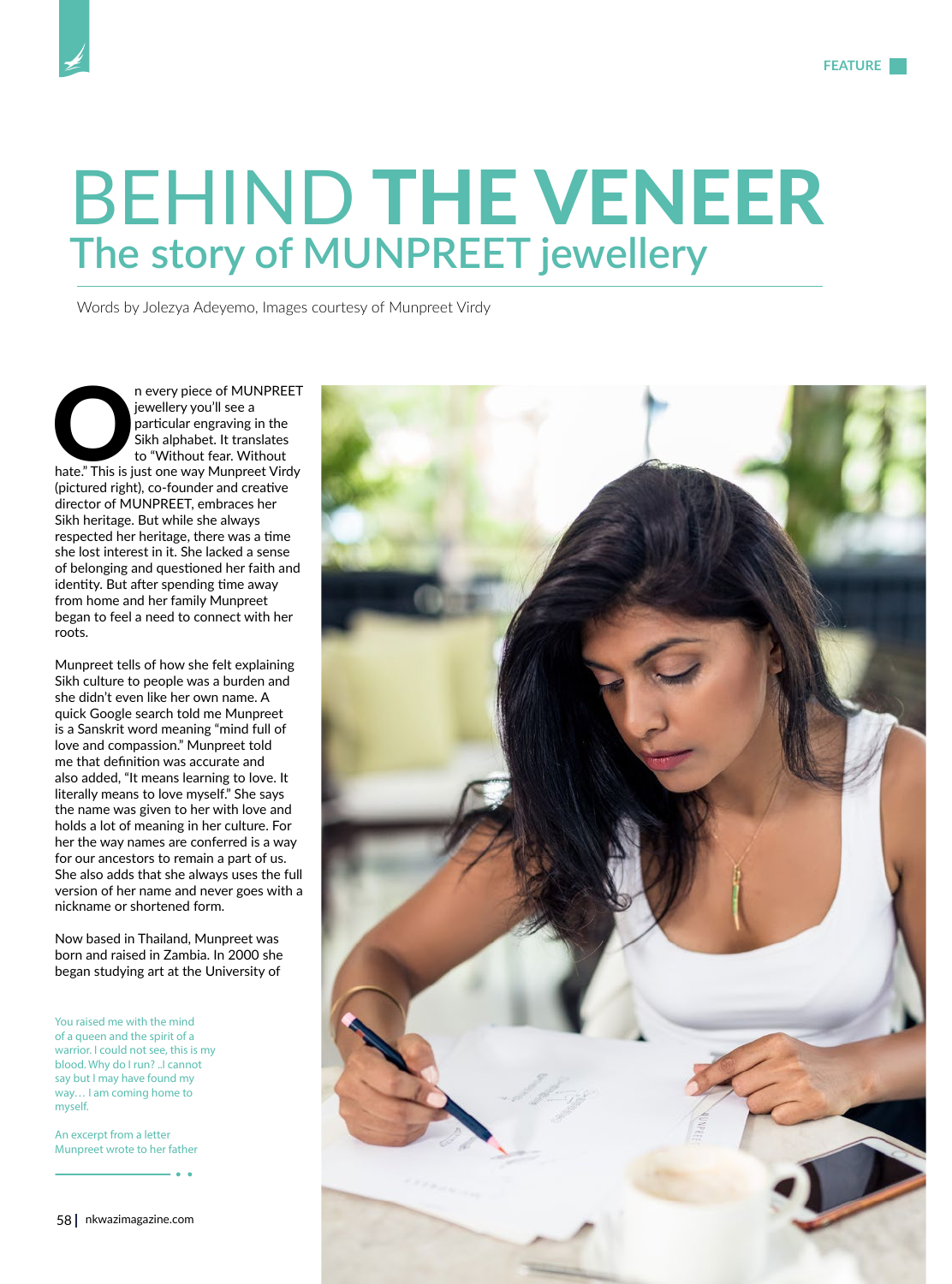

Indianapolis and then moved to New York City when she left university. Munpreet gives her family credit for never insisting she study a particular course but rather giving her the freedom to choose what she wanted and encouraging her interests. While in the US and after her return to Zambia in 2007, Munpreet continued to have questions surrounding her roots. With time, she learnt to love her Sikh culture more. Munpreet says: "Being away from home I'd frequent the Sikh temple to be able to have some sort of connection. And when not there, I studied the history on various websites, through books and other channels and finally admitted to myself that it is a rich and fascinating heritage. And I belong to it."

In 2012 Munpreet took a position at a Zambian fine jeweller, Jagoda. Munpreet always found gemstones enchanting. During her time at Jagoda she learnt as much as she could about fine jewellery, gemstones and luxury goods. Eager to learn even more, in 2015 Munpreet enrolled at the Gemological Institute of America and the Asian Institute of Gemological Sciences in Bangkok, Thailand. Munpreet fell in love with Thailand during her studies and decided to make it home. She still considers Zambia home and will always have ties here as she still has family in the country.

Three years after moving to Bangkok, Munpreet met Mariaveronica Favoroso-Ressigeac, who would become a friend, as well as co-founder and CEO of MUNPREET Jewellery. Veronica, as she also goes by, worked as a corporate lawyer and then transitioned to become a strategy consultant focused on working with luxury brands. Besides her native Italy and Thailand, Veronica has lived in